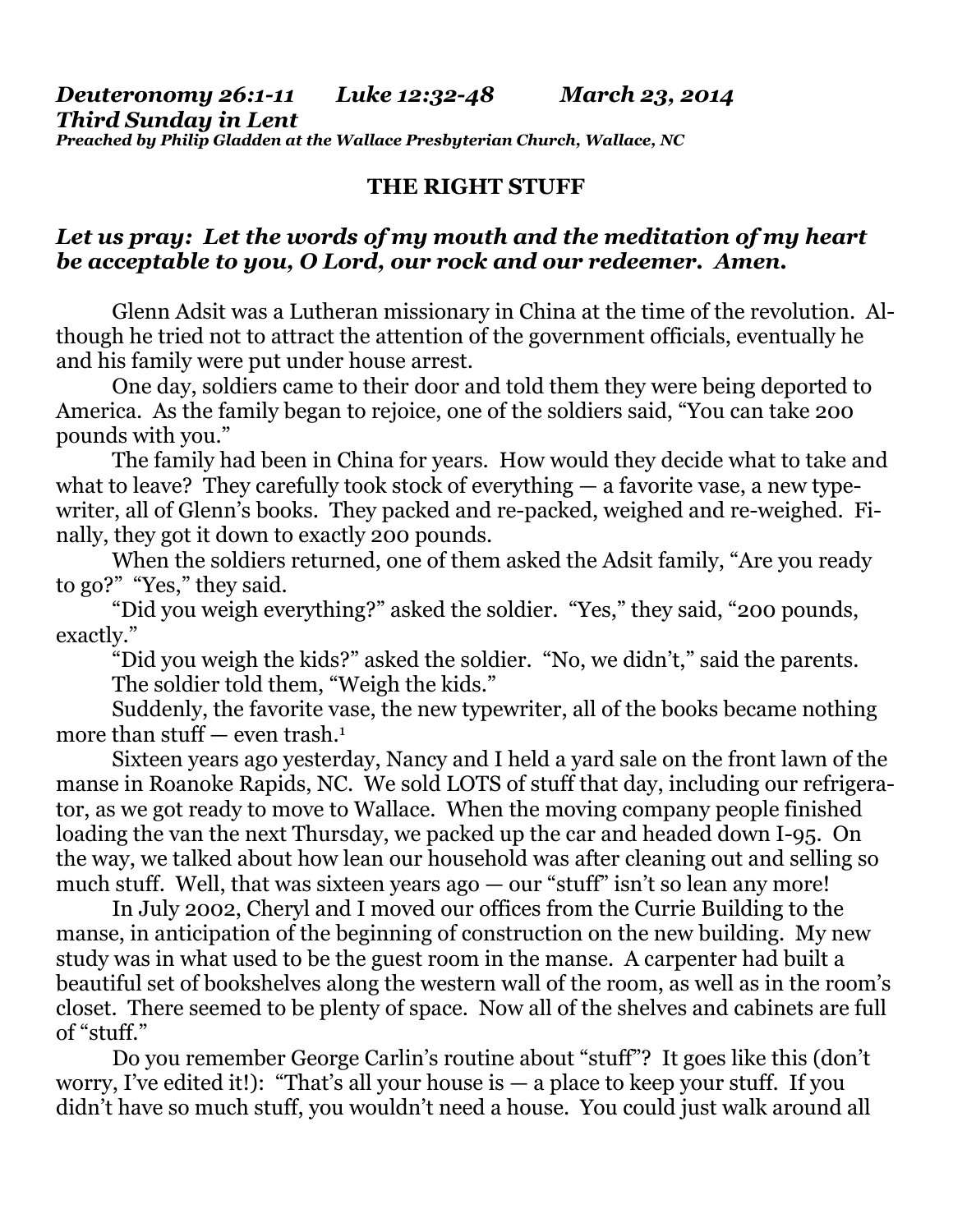the time. A house is just a pile of stuff with a cover on it, and when you leave your house, you've got to lock it up. You wouldn't want somebody to come by and take some of your stuff. That's what your house is — a place to keep your stuff while you go out and get more stuff. Sometimes you've got to move — got to get a bigger house. Why? No room for your stuff anymore."

 I picked out my sermon texts for February , March, and April about two months ago. The sermons have been about some of the most important characteristics of our Reformed Presbyterian theology and way of life. When I started to work on today's sermon at the beginning of the week, I read the text I had listed in the newsletter — Luke 12:41-48 — and thought to myself, "Why did I pick *these* verses?" I even considered preaching from a different biblical text. Finally, I decided, no, I would stick with what I originally selected.

 However, I backed up a few verses in Luke 12, to verse 35. OK, that helped a little bit. So, I backed up a little farther, to verse 32 — and now verses 41-48 made more sense in that context. Actually, I could have backed up even more — to verse 22 or even all the way back to verse 13. You see, all of these verses  $-$  from 13 through  $48 -$  have to do with "stuff."

 \* The story in Luke 12:13-21 is about a rich man who had lots of "stuff" that he wanted to keep to himself. The story ends with this admonition: "So it is with those who store up treasures for themselves but are not rich toward God."

 \* Jesus' teachings in Luke 12:22-31 sound like Matthew's Sermon on the Mount. He tells his followers not to worry so much about the "stuff" of life — "what you will eat, what you will wear." The story ends with this admonition: "Instead, strive for his kingdom, and these things will be given to you as well."

 \* Today's sermon text begins with a wonderful promise that we often overlook, because we're so anxious about what the very next verse means for our lives and our "stuff." Verse 33 says, "Sell your possessions, and give alms." But verse 32 assures us (and is the background for everything that follows): "Do not be afraid, little flock, for it is your Father's good pleasure to give you the kingdom."

 Listen to the bookend verses 32 and 48 as I read them with nothing in between: "Do not be afraid, little flock, for it is your Father's good pleasure to give you the kingdom . . . From everyone to whom much has been given, much will be required; and from the one to whom much has been entrusted, even more will be demanded." *The Message* version puts it this way: "Don't be afraid of missing out. You're my dearest friends! The Father wants to give you the very kingdom itself . . . Great gifts mean great responsibilities; greater gifts, greater responsibilities!"

 In today's Prayer of Confession, we asked God to forgive us for our failure to be good stewards of creation, good stewards of the gospel, good stewards of God's spiritual gifts. "Stewardship" is often heard as nothing more than a fancy church word for "fund raising." You know, we've got to pay the bills . . . We've got to meet the bottom line. Well, yes, that's part of stewardship, because money is part of the "stuff" of life — just like heat and air, lights, sheet music, printing the bulletins, as well as offerings for hun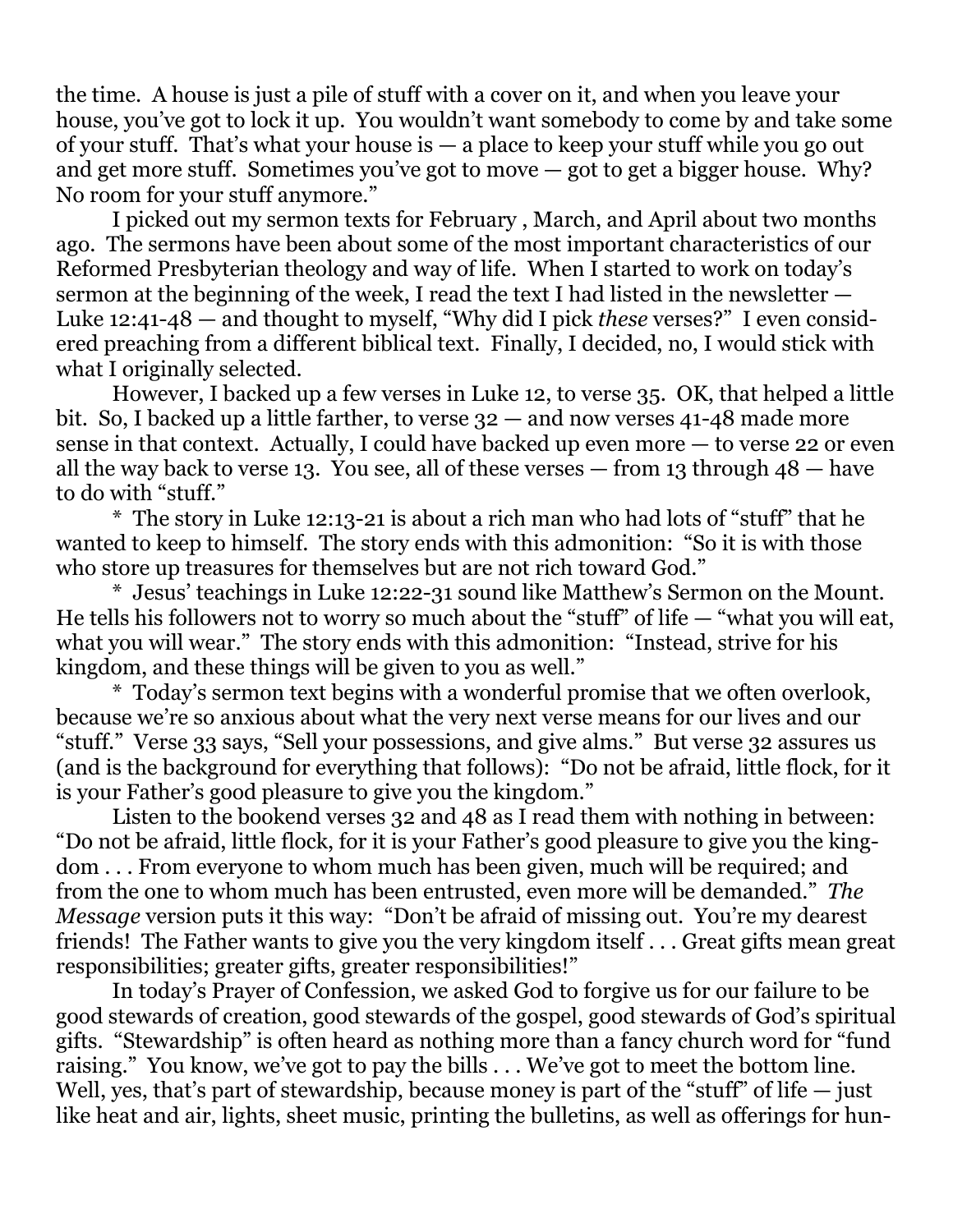gry children and bicycles for Zambia and sending teenagers to the Montreat Youth Conference. But "stewardship" in its broadest biblical sense includes *all of life* — creation, the gospel, spiritual gifts, money, time, talents.

 These stories from Luke 12 are really about "the right stuff" — God's kingdom, heavenly treasure and right relationships, faithful living and active watching and service in response to God's good gifts. I often use an online resource called "The Craft of Preaching, the Working Preacher." In particular, I like to read articles written by a man named David Lose, who is a professor of Biblical Preaching at Luther Seminary in St. Paul, Minnesota. I've even e-mailed him before and thanked him for his thoughtprovoking comments and ideas about biblical texts.

 Here's something he had to say about these stewardship verses from Luke 12: "Anchored by the promise that God wants to give us all good things, we can hear these commands and injunctions differently. God wants us not to be beset by worries, to keep our priorities straight, not to be consumed by greed or love of those things that do not bring real happiness. Rather, God wants us to have and enjoy and share the abundant life that comes from authentic community and right relationship with God and each other. As for being on the lookout for the coming kingdom, Jesus doesn't want us to miss when God comes in ways that might surprise us  $-$  in generosity instead of accumulation, in community instead of looking out for ourselves, in vulnerability and relationship rather than in strength. It's easy to miss the God who comes in love and grace, you see, when all we expect is law and punishment."2

 Luke 12:34 is one of those Bible verses that sounds good even when it is misquoted. Listen: "For where your heart is, there your treasure will be also." That sounds reasonable, even logical, doesn't it? But Jesus knew our lives don't work that way and that's *not* what the Bible verse says. Instead, it says, "For where your treasure is, there your heart will be also." These stories from Jesus in Luke 12 tell us to watch carefully and prayerfully what we treasure in life. It's easy to be distracted by all of the "stuff" we accumulate, but it's not always "the right stuff."

 Jesus talks about "the right stuff" in a life of stewardship that takes in everything we have and everything we do and everything we are — and a part of that is how our money and possessions reflect our priorities. Here's something interesting I came across in an article online called "The Mirrors of Your Checkbook."

 "This 'money mirror' has two sides. The first reflects a fairly clear and concrete image: It shows you where your money goes, and speaks volumes about where your current priorities are pointing you. A careful review of your checkbook register (or credit card statements) can very quickly illuminate where the majority of your money (and by extension, your energy) is being expended, and where it is being withheld. This, in turn, can tell you a lot about where certain components of your life may be out of whack.

 "The second aspect of the money mirror is similar — but a bit more conceptual and complex. It involves applying a checkbook metaphor to the distribution of your time, activities, and life energy. This can show you what kind of value you place on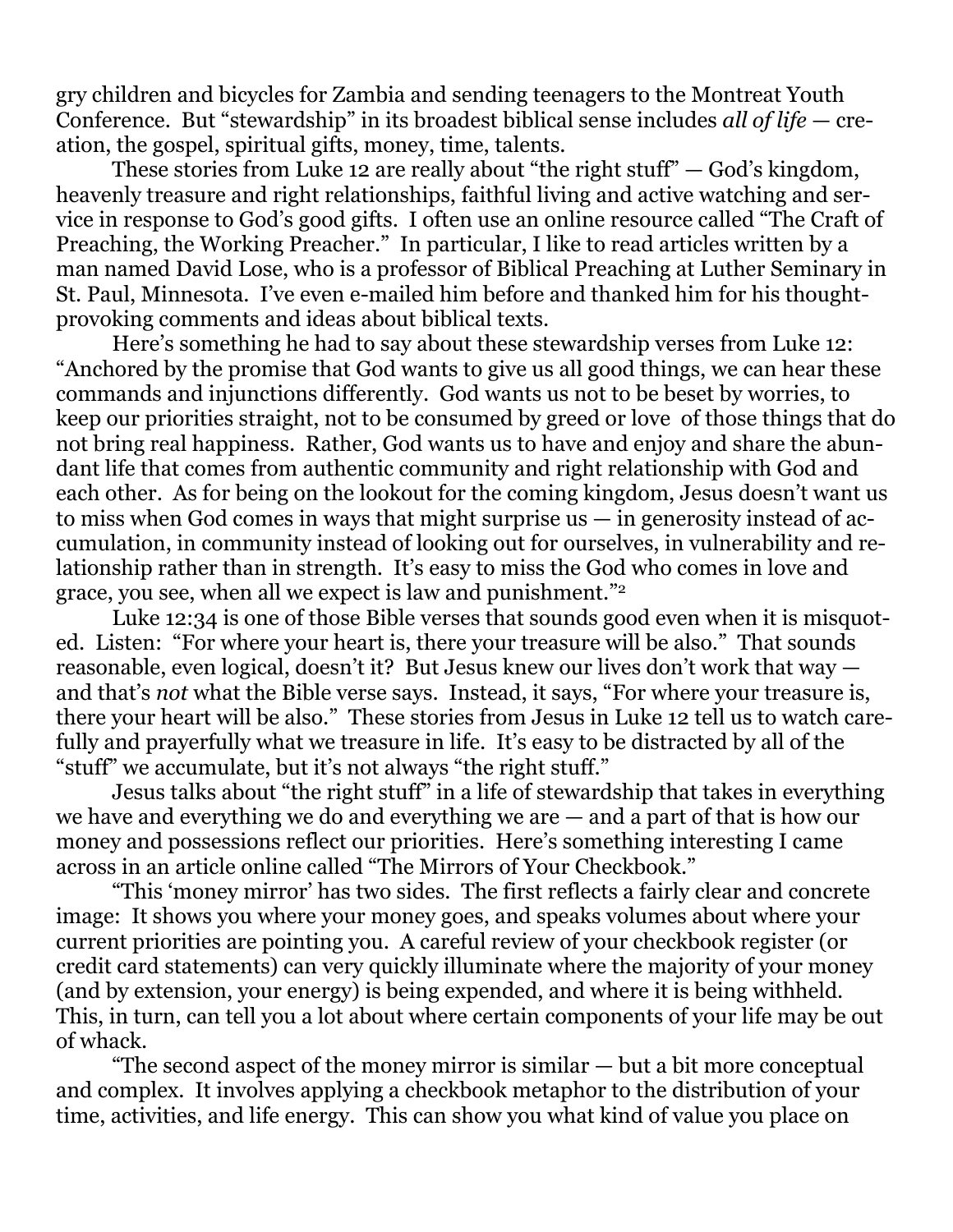yourself — your focus, attention, and skills. More specifically, a review of this metaphorical, energetic-checkbook register can help you identify areas in which you are investing yourself successfully, as well as places where you may be 'spending' yourself unwisely. This aspect of your money mirror can reveal beliefs, relationships, activities, and priorities that may be creating energetic overdrafts and sinking you into energetic debt."3

 Jesus' teachings, "Where your treasure is, there your heart will be also" and "From everyone to whom much has been given, much will be required; and from the one to whom much has been entrusted, even more will be demanded" can be a "stewardship mirror" for our lives and for our church. Jesus' words reveal our beliefs, our relationships with God through him, our activities, priorities, and ministries. Are we storing up "the right stuff" in our Christian lives and in the life of our church?

 On the night of the great Chicago fire, October 8, 1871, the evangelist, Dwight L. Moody, preached on "What Will You Do With Jesus?" The worship service was disrupted by the sound of sirens. Moody dismissed the congregation and everyone rushed to try to save their homes and possessions. He did the same thing, but he lost everything.

 He and his family found refuge with Horatio Spafford, who wrote the muchbeloved song, "It Is Well With My Soul." Reflecting on his loss, Moody said the fire had taken everything from him but his reputation and his Bible. When a friend said to him, "Moody, I hear you lost everything!" he opened his Bible to Revelation 21:7 and said, "Well, you understood wrong. I have a good deal more than I lost!" Then he read the Bible verse, which says, "Those who overcome will inherit these things, and I will be their God and they will be my children."4

 Brothers and sisters, we have been given much from God, most especially salvation in his only Son, our Lord, Jesus Christ. As we think about how we will respond to God's great gift, let us think about where our treasure truly is  $-$  in God himself — so our hearts will be there also.

*Let us pray: Almighty God, we thank you for all the gifts you have given us: our lives, our loved ones, all that we have and all that we are. Most of all, we thank you for Jesus, your Son and our Redeemer, who came among us to show us the way to eternal life. Jesus was the perfect steward of your gifts, showing that complete trust in you is necessary, and that giving of self is a most important part of following Him. May the offerings of our time, our talents, and our material resources be made in the same spirit of sacrifice that Jesus taught us by his life and death for us. Amen.*